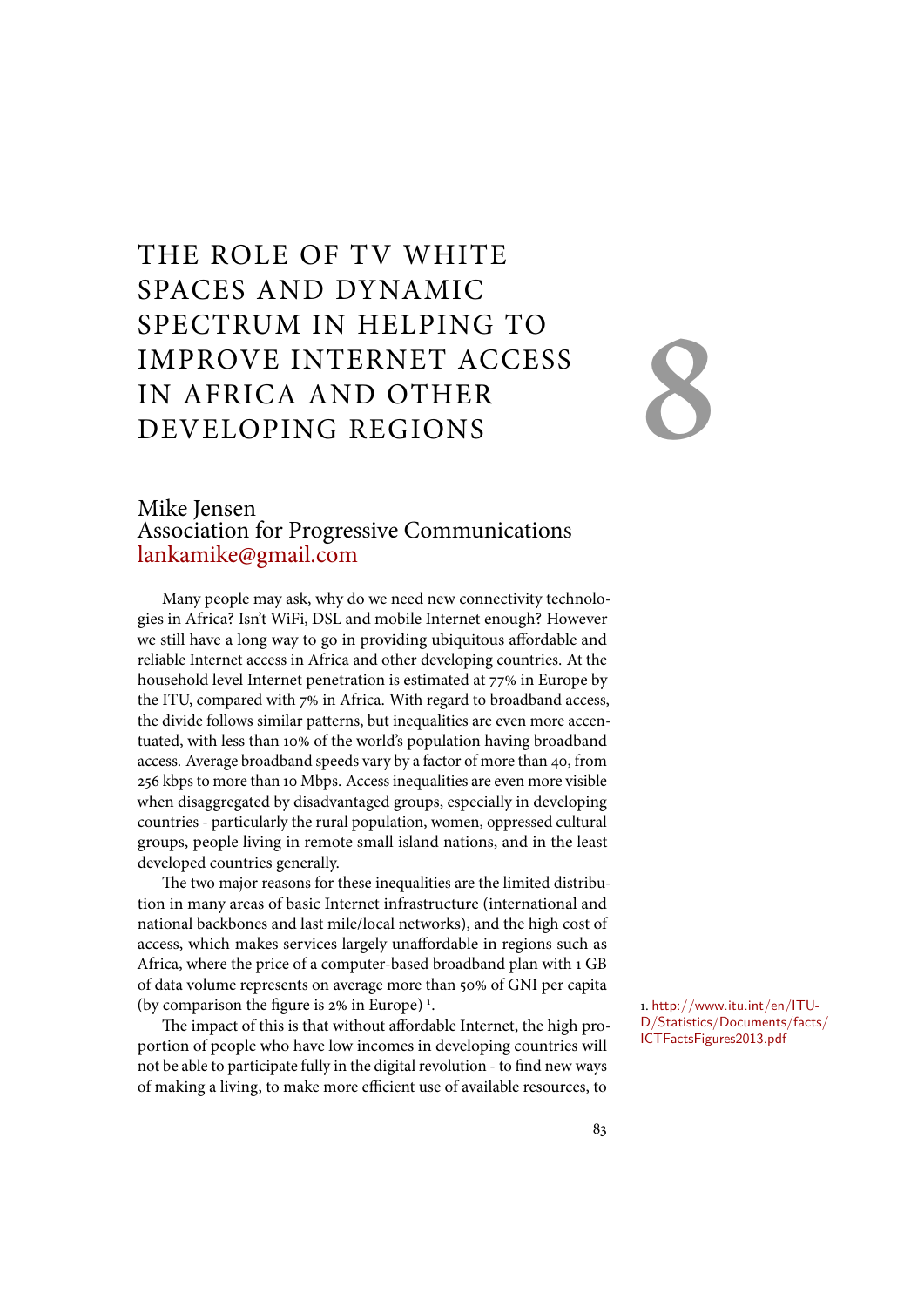access online learning materials, gain knowledge of health issues and use online government services, and to maintain regular contact with friends, peers and family.

Without ubiquitous Internet, those in more isolated and rural areas (the majority of people in Africa and other developing regions) will continue to remain cut-off from the benefits described above. People living in rural areas are particularly disadvantaged because they cannot take advantage of the 'death of distance' that the Internet provides, spending much time and their limited incomes travelling to urban centres for simple transactions. Outside main centres throughout Africa, schools, small businesses, local government offices, NGOs, libraries, clinics, colleges and many institutions that are fundamental to day to day social and economic development, still don't have affordable, reliable and fast internet access.

Without dependable access, the institutions and the public will not be confident about relying on the services provided over the Internet as we come to depend more on connectivity for carrying out many dayto-day activities, service interruptions need to be minimised through having at least two physically independent connections to the Internet.

Use of TVWS and other innovative uses of spectrum for fixed wireless access can help meet these goals in the following ways:

- 1. **Reducing Internet access costs** Internet service providers able to make innovative use of radio spectrum can help to create more competition in markets for Internet access. This will put pressure on the existing/incumbent carriers which rely on their market dominance to maintain high profit margins or inefficient business practices. Mobile operators in particular, have become the 'new incumbents', often operating in cartel-like fashion even if there is nominal competition. These 'monopolistic' practices do not only keep prices high, they also limit network neutrality and innovation.
- 2. **Providing more ubiquitous access** the lower radio frequencies used by TVWS can help by reaching greater distances than higher frequency systems which are less cost-effective. In addition, greater competitive pressure provided by new fixed wireless providers will also increase the incentive for carriers to make more infrastructure investments in unserved areas.
- 3. **Providing more reliable access** in the developed world 'permanent' connectivity would most often be provided by a DSL or cable-TV service, complemented by a mobile broadband service. In Africa and other developing regions, a fixed wireless solution such as TVWS could be complemented by a WiFi or mobile broadband connection. In this way TVWS can provide an alternative physical path to the Internet, ensuring that vital services continue in the event of a service interruption on one of the links.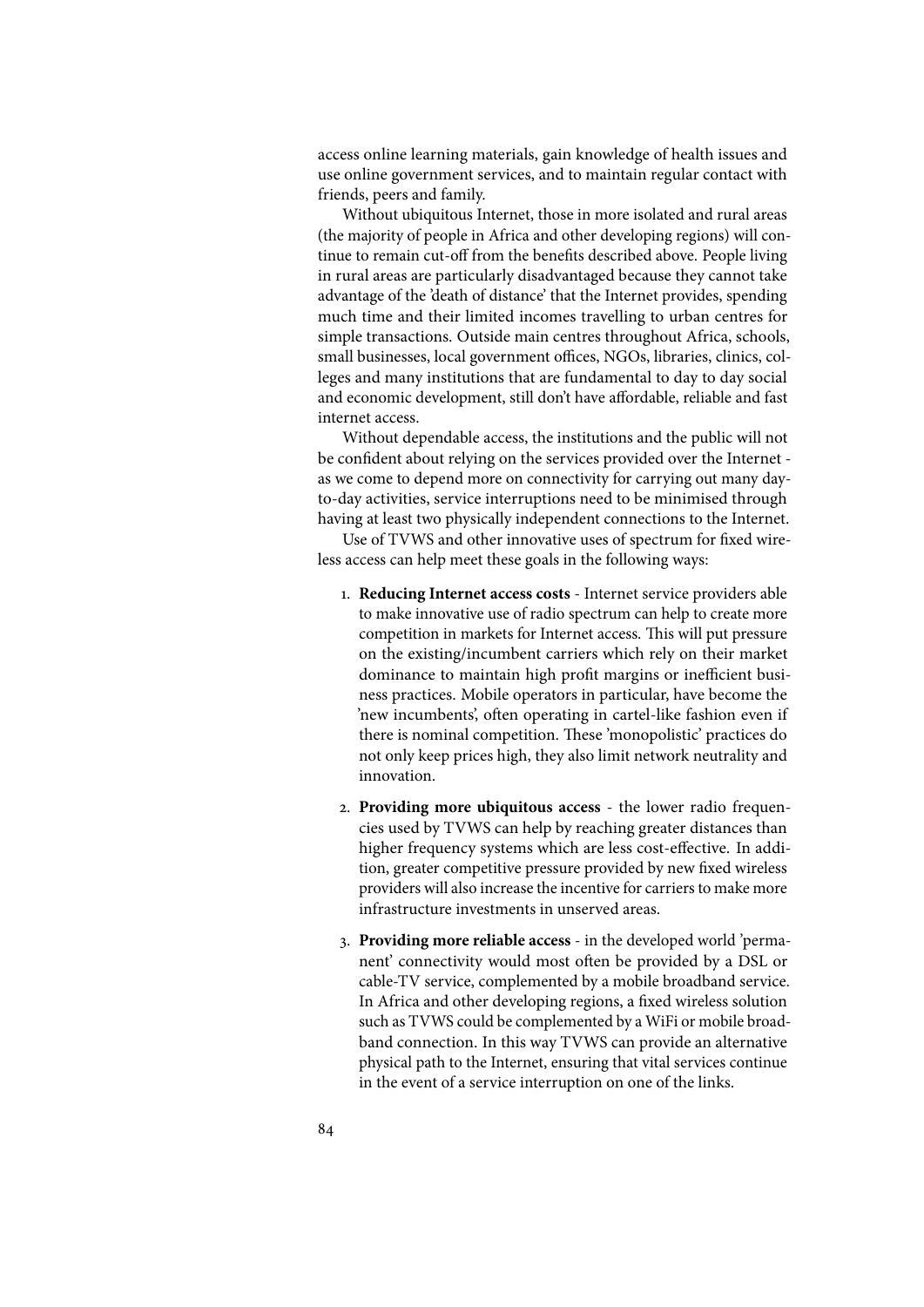### 8.1 THE POTENTIAL FOR INNOVATIVE spectrum use

With the growth in use of wireless technologies generally, radio spectrum has become a particularly vital part of the Internet ecosystem. The use of TVWS and other dynamic spectrum-uses are particularly appropriate for developing countries - where there is plenty of unused broadcast spectrum, bitrate expectations are lower and there are large numbers of people living in areas unserved by existing infrastructure. The explosive growth of mobile access has tended to draw attention away from the provision of fixed access (which offers higher speeds and lower subscription costs), and as a result fixed last-mile infrastructure has tended to take a lower priority in public policy, and current policy and regulatory practice has not responded to the problem with much creativity.

Rural communities are especially vulnerable to poorly managed spectrum because they are less likely to have any fixed line alternatives. But although there is also more spectrum available in rural areas because there are much fewer existing spectrum users, this has not translated into better spectrum access.

Lack of awareness by national policy makers of the need for low cost spectrum for wireless operators is a key factor, along with lack of capacity to update spectrum plans as new technologies emerge, as well as resource constraints in spectrum regulation enforcement. Among the most visible of these problems is linked to the slow move from analogue to digital TV in developing regions, delaying the availability of the important 700-800 MHz wavebands<sup>2</sup>, which are particularly a. Often called the 'Digital Divisuitable for high-speed wireless broadband services. Allocation of the 2.6 GHz waveband is important for broadband in urban areas and is also subject to allocation delays in many countries. Use of dynamic shared and unlicensed spectrum technologies such as TVWS and WiFi could have a major role to play in meeting connectivity needs immediately, without having to wait for the analogue to digital switchover, which now appears that it will not take place in many developed countries before the 2015 deadline proposed by the ITU.

Currently the high cost of spectrum licenses is a major constraint on deploying new wireless services, limiting the deployment of wireless Internet services, and increasing end-user costs. High spectrum prices are also linked to the continued dominance of the mobile operators. Having paid millions of dollars to the state for these licenses, the mobile operators are able to convince governments to limit the entry of other new wireless players in the market. Many mobile operators have claimed that the license fees were paid on the basis of a limited number of market players and that the market size is insufficient to support more operators. This has been reinforced by the fact that different approaches to spectrum management for increasing access are usually overlooked

dend'.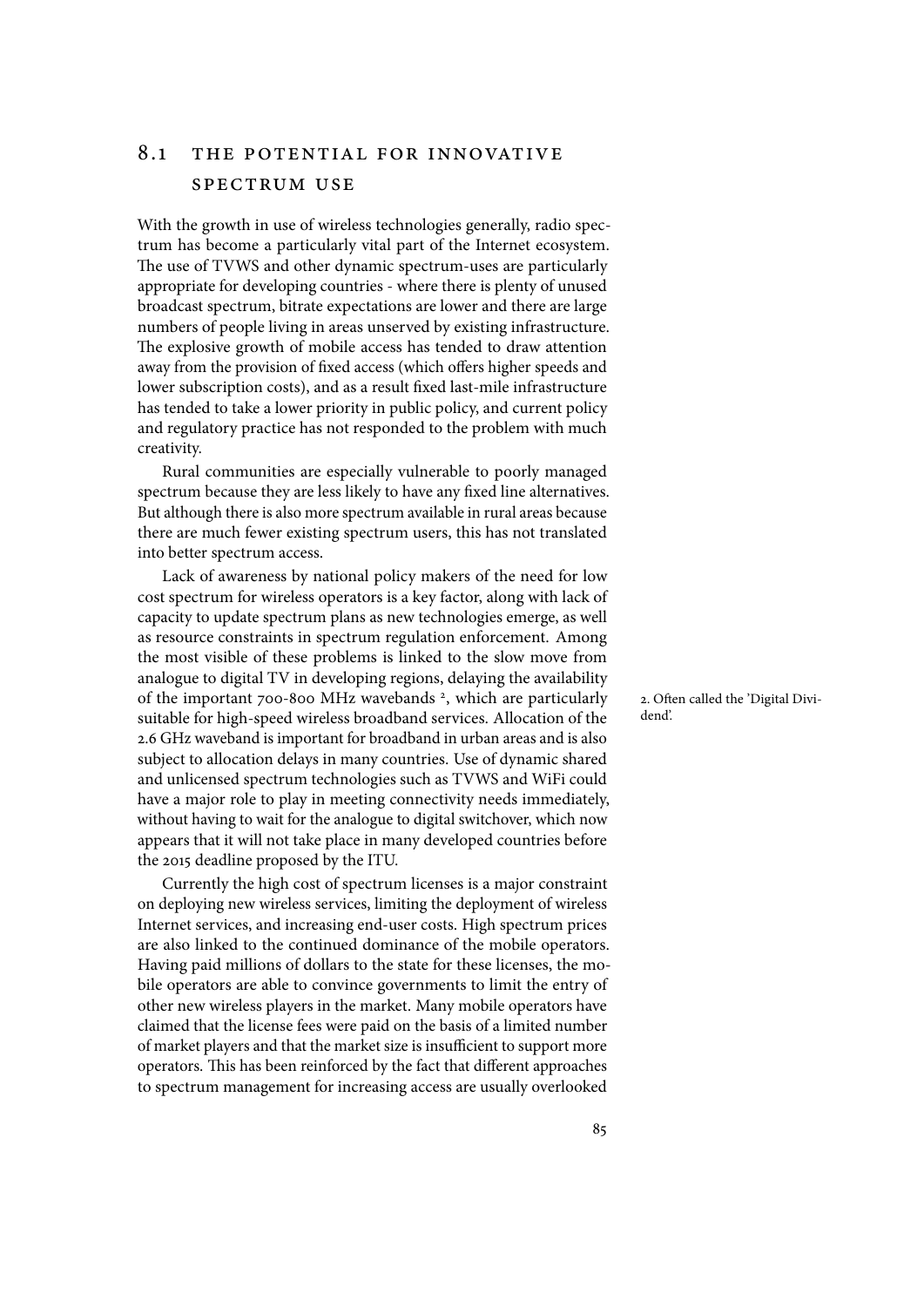by most regulators and smaller and local ISPs.

Of particular importance is that the dynamic spectrum-use model can also be applied to other frequencies to increase efficiency of spectrumuse more generally, and help reduce the burden on regulators for spectrum management. The few TVWS trials that have taken place have already demonstrated that very large portions of the allocated spectrum bands are not actually in use, and this has thrown into question the whole premise of 'spectrum scarcity', upon which current allocation models are based. Hopefully, as more on the ground spectrum-use information becomes available from more developing countries, and from more sources than just the (often poorly resourced) national ICT regulator, such as through crowd sourcing, there will be better awareness of the increased potential of the radio spectrum resource.

In this respect TVWS is a point of entry for highlighting issues of spectrum management generally, and can bring together a wide range of stakeholders to work together on solutions to the access problem. As highlighted by the history of TVWS support in the US where NGOs first pushed for its use, civil society has an important role to play in bringing attention to dynamic spectrum use. With a technology-neutral agenda, civil society groups are not biased toward a particular access solution and can be a trusted partner in helping to guide the adoption of the most effective mix of technologies.

## 8.2 maximising the impact of innovat ive spectrum use

It is important to note that TVWS and other dynamic spectrum technologies are part of a larger 'connectivity ecosystem' and will not reach their full potential unless other needs for the access ecosystem are also addressed at the same time. In developing countries these needs are many but the most important of these are:

- **Low barriers to entry for new Internet providers (licensing)** as noted above, aside from the existing ISM/WiFi spectrum bands, high licensing costs for spectrum usually exclude smaller players who may wish to enter the market, and mobile operators are often resistant to any new applicants. Even more of a constraint in some countries is that new licenses to operate Internet services are simply not available, leaving the market to the incumbent and the existing mobile operators.
- **Efficient Interconnection** without good interconnection with existing networks, the level of service that smaller dynamic spectrum providers can offer their customers will not be on par with those of the existing larger players. At a minimum this requires efficient exchange of local traffic with other Internet providers &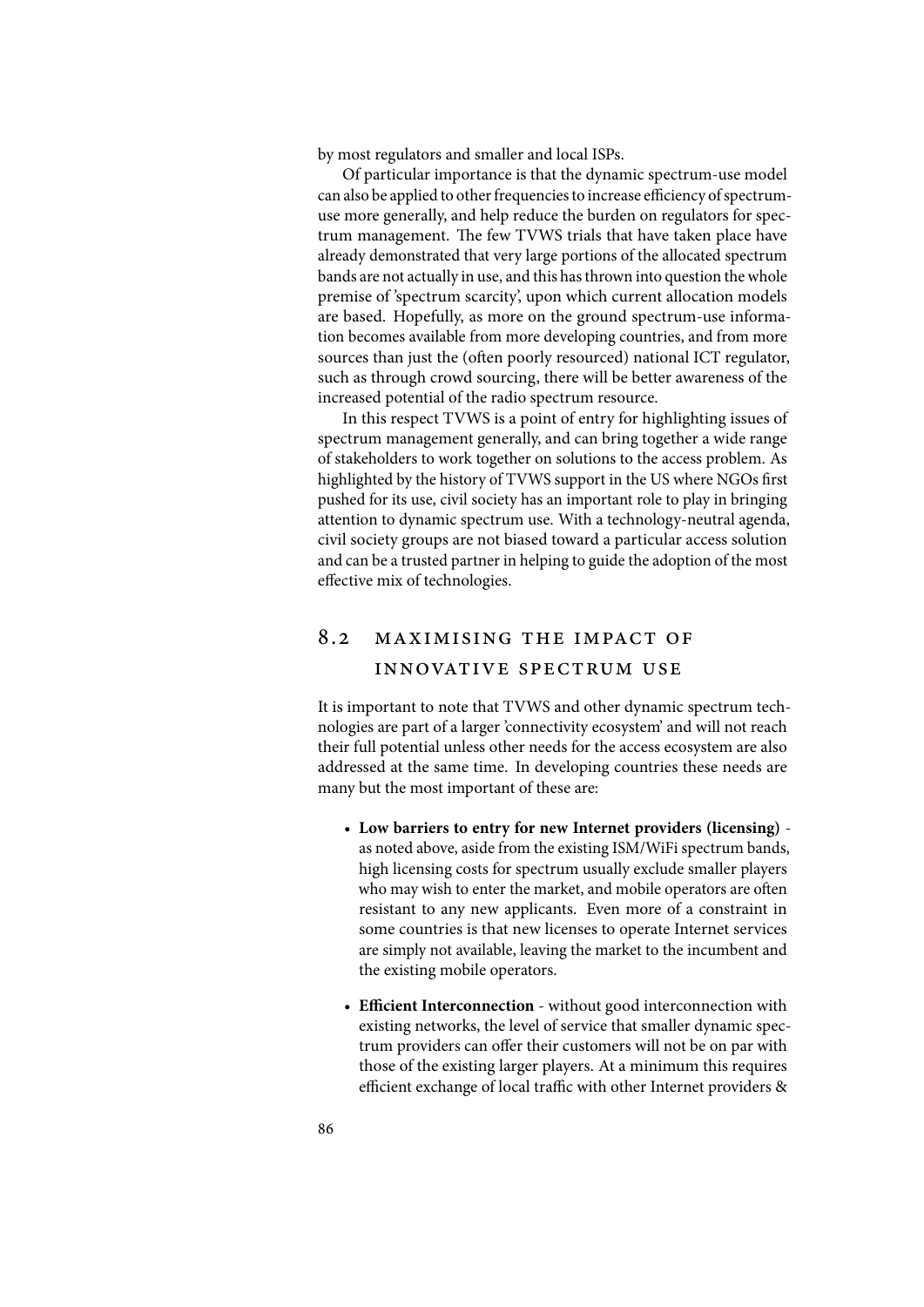Content Distribution Networks (CDNs) by ensuring the presence of well run Internet Exchange Points (IXPs) with participation from all the major Internet providers. Ideally this should also include interconnection mechanisms with the traditional voice operators for carrying out Voice over IP (VoIP) calls. In some countries VoIP and voice services generally are not sanctioned except for use by the existing incumbent fixed and mobile networks.

- National fibre backbones without good national fibre backbone infrastructure, the more remote areas which are most likely to benefit from TVWS and other wireless technologies will not be able to connect affordably and with sufficient capacity. Governments need to encourage more investment in this infrastructure by encouraging competition and also ensuring cost-based access to existing fibre optic cabling, ducts and rights of way of energy, transport, water and sanitation networks. This may need the adoption of new regulations to allow third party access to this infrastructure and to limit prices charged. Some good examples include: West African Power Pool (WAPP), Tanzania water distribution control network, the Brazilian public national fibre backbone (Telebras), Broadband Infraco public national backbone in South Africa. At the same time this also requires implementing infrastructure sharing regulation for existing providers. This usually applies to provisioning of ducts or conduit for optic fibre in new transport or energy networks, but also applies to water and sanitation pipes in municipal areas, and to wireless base-station masts. Up to 80% of the cost of laying fibre lies in the civil works - the trenching, ducting, permitting and obtaining the rights-of-way. These costs are avoided by using the energy grids, thereby making it much more economic to deploy fibre. In addition, many electricity distribution grids already have fibre installed on them (to control power distribution sub-stations) and can provide excess fibre pairs at very little cost. Unfortunately, the level of awareness of the potential of this 'alternative infrastructure' is low in most developing countries and where it exists, the energy operator often does not understand the market dynamics for telecom capacity and wishes to charge excessive amounts for access.
- **Low cost access devices.** Low income groups are particularly constrained in being able to afford the necessary equipment to access the full potential. To support better access for these communities, public financing schemes may need to be adopted with low interest loans or guarantees, and by minimising import duties on equipment.
- **Public support for extension of connectivity** to remote and rural areas. The use of universal service funds which take a proportion of revenues from existing operators to support network deploy-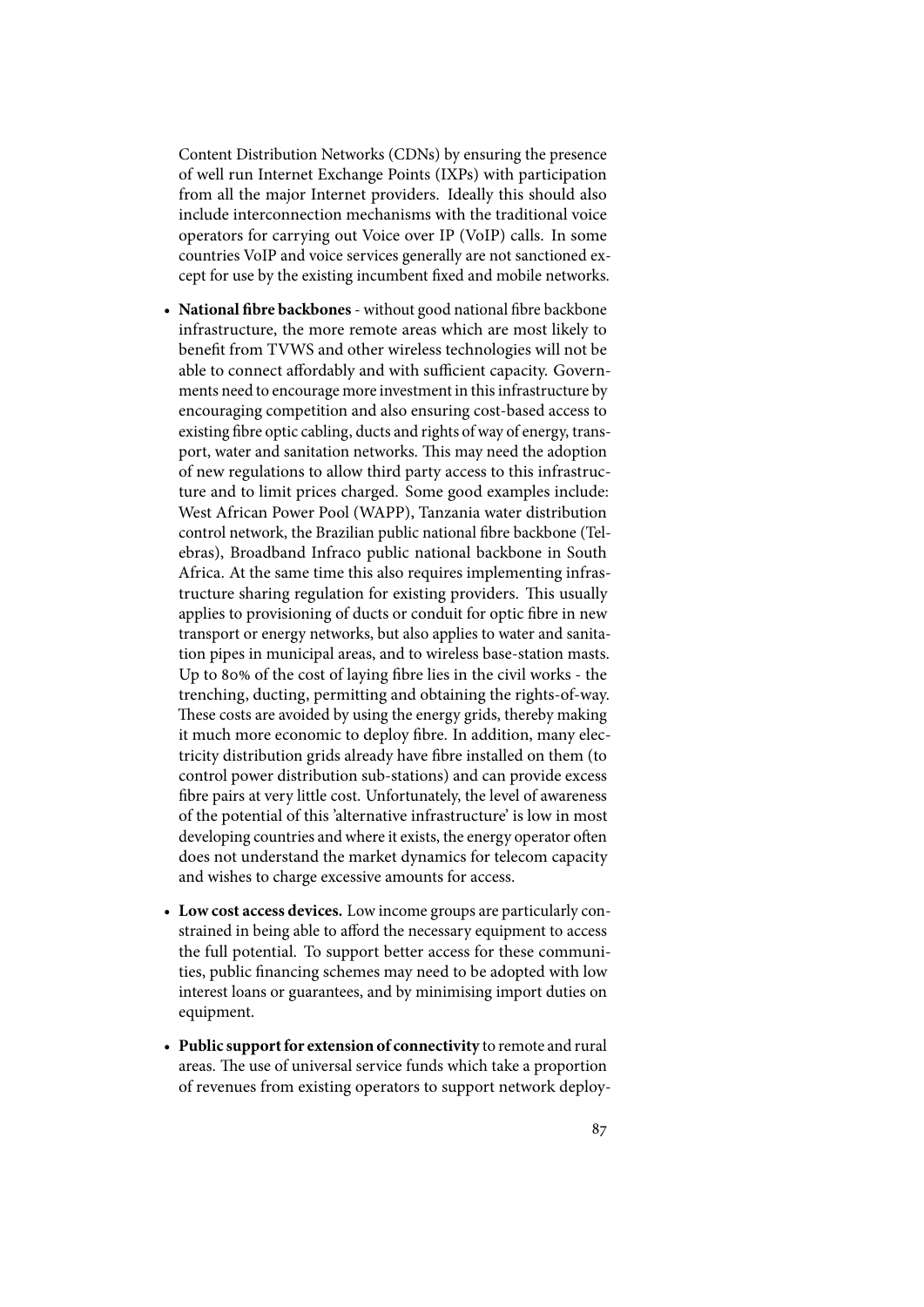ment in underserved areas has become a well accepted vehicle for this. However, few examples of good practice in this area have emerged. One good example is in a developed country, France, where operators must provide a quote in response to a request for service in any part of the country. The regulator deducts the national average cost of providing a connection (determined by the regulator's own benchmarks) and gives the difference to the operator who must install the connection within a specified time period. A reverse auction for provision of service in under-serviced areas is another such mechanism.

- **Public access facilities are needed** for those who cannot afford access in the home or at work. This can often be achieved by equipping libraries and community centres with the necessary equipment.
- **Online payment systems.** Without widely available electronic payment systems for the unbanked, those in rural areas will not be able to take advantage of one of the most desirable features of the Internet - e-commerce. Unfortunately most of the payment systems adopted to date rely on mobile networks - other alternatives need to be made available.
- **Local content development** support is needed for building relevant local applications in order to maximise the demand for networks, such as for e-Governance and civil-service networking.
- Effective consumer protection to reduce the risks of accessing the Internet, effective protection will be needed against such as aspects as spam, fraud, and hate speech, especially against women and minority groups.
- **Improved electricity distribution and renewable energy policies.** Energy dynamics are becoming increasingly linked with Internet connectivity at many different levels. The impact of energy supply and energy costs on Internet access is a well-recognised issue for disadvantaged communities, most of which suffer from high energy prices and lack of, or unreliable and/or poor quality grid power. This even includes capital cities and other major urban areas in many developing countries. These energy constraints not only affect end-users needing to provide power to their access devices and run them reliably, but they also have a deep impact on operator costs to deploy and maintain their networks. One of the reasons why mobile access charges are higher in many developing countries is the need to install generators for base stations, and to operate an entire supply chain to replenish them with diesel, often over difficult and remote terrain. Even when power is there but is unreliable, operators have much higher capital costs for